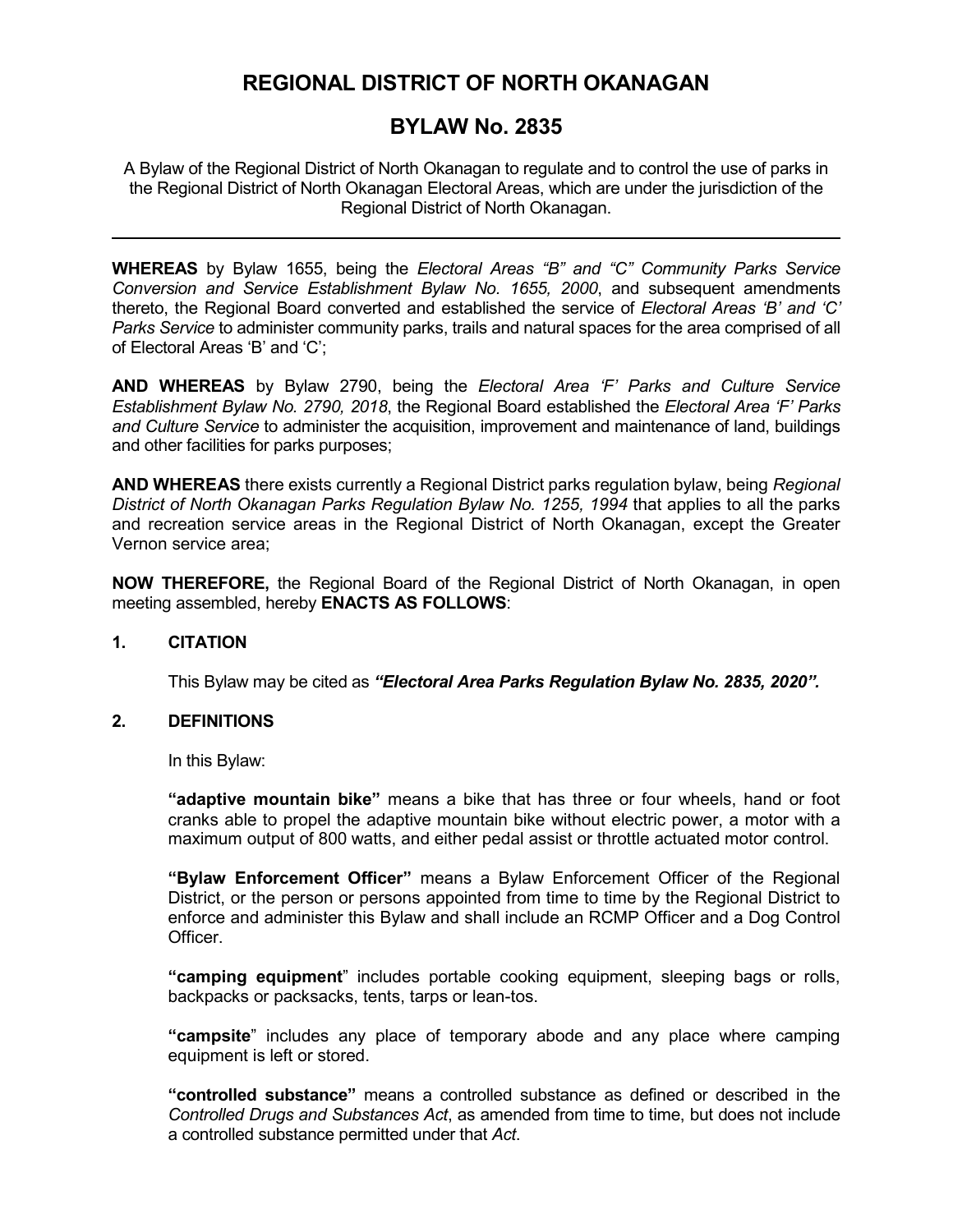**"dog"** means both male and female of the canine species apparently over the age of three (3) months.

**"Dog Control Officer"** means the person or persons appointed, from time to time, by the Regional District as a Dog Control Officer.

**"dog park"** means an area that permits exercising dogs on or off leash (as signed), and equipped with collection bag dispensers and garbage receptacles.

**"dusk"** means the time one half hour after sunset, just before night.

**"electric bike (e-bike)"** means a bicycle with an electric motor mounted either at the bottom bracket (mid-drive) or at either wheel hub, which provides power to the bicycle's drivetrain. Engagement of the motor varies from pedal feedback over a specific wattage to direct throttle control.

**"e-bike - Class 1"** means a bicycle equipped with a motor that provides assistance only when the rider is pedaling (pedal assist) and that ceases to provide assistance when the bicycle reaches 32 kilometers per hour and has a maximum continuous wattage output of 500 watts.

**"e-bike - Class 2"** means a bicycle equipped with a motor that can be used exclusively to propel the bicycle (throttle equipped) and that ceases to provide assistance when the bicycle reaches 32 kilometers per hour. A class 2 e-bike is also considered a motorized vehicle.

**"e-bike - Class 3"** means a bicycle equipped with a motor that provides assistance only when the rider is pedaling (pedal assist) and that ceases to provide assistance when the bicycle reaches 45 kilometers per hour. A class 3 e-bike is also considered a motorized vehicle.

**"environmentally sensitive area"** means any part of a park, trail or natural space that has any of the following characteristics:

- (a) areas or landscape features identified in Sensitive Ecosystems Inventory for the North Okanagan, published by the British Columbia Ministry of Environment; or,
- (b) areas or landscape features identified in a plan, map or local bylaw as environmentally significant, an environmental protection area, a development permit area for protection of the environment, or for another similar purpose that is compatible with the conservation of ecological features and functions of the site.

**"homeless person"** means a person who has neither a fixed address nor a predictable safe residence to return to on a daily basis.

**"leash"** means a rope, chain, cord, leather strip, or other physical tether which is used to restrain an animal and does not exceed 2.4m in length.

**"Manager, Parks"** means the person appointed to manage and operate the parks, trails and natural spaces, or that person's designated representative.

**"metered zone"** means any area designated and signed by the Regional District for purposes of parking vehicles on, which parking meters may be established and maintained to collect a fee for the use or occupation of a metered space established in such metered zones.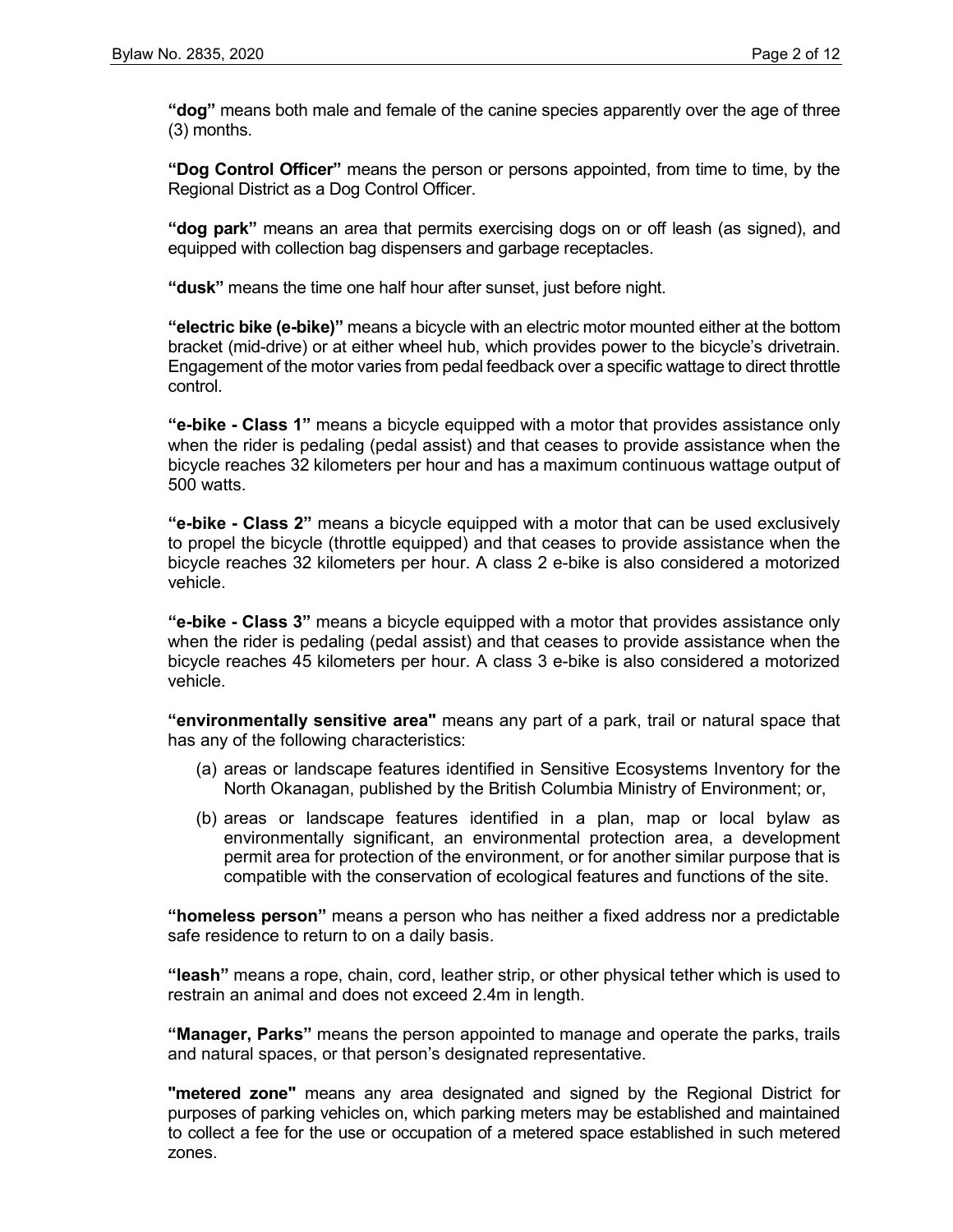**"metered zone period"** means the daylight hours of every day starting on the first Saturday of the Victoria Day long weekend in May and continuing up to and including the Monday of the Labour Day long weekend in September.

**"Motor Assisted Cycle (MAC)"** – is an e-bike that meets the definition of a Motor Assisted Cycle as defined in the Motor Assisted Cycle Regulation. For greater clarity, a MAC:

- Has maximum continuous power output ratings that in total do not exceed 500 watts and is capable of propelling the cycle no faster than 32 kilometers per hour on level ground without pedaling,
- Must be equipped with a mechanism that either:
	- − allows the driver to turn the motor on and off, or
	- − prevents the motor from turning on or engaging before the MAC attains a speed of 3 kilometers per hour,
- Must disengage when the operator:
	- − stops pedaling, or
	- − releases the accelerator or
	- − applies a brake,
- Cannot be gas-powered and must be electric powered,
- Must be capable of being propelled by muscular power using the pedals, but it is not necessary to always be pedaling.

**"motorized vehicle"** means any land vehicle intended to be self-propelled, that is designed primarily for travel on surfaces other than rails, and includes any trailer or equipment designed to be attached to the vehicle. For clarity adapted mountain bikes, motor assisted cycles and class 1 e-bikes are not considered motorized vehicles for the purposes of this Bylaw.

**"occupy"** means to remain in the same location or leave one's belongings in the same location.

**"parking meter"** means a mechanical or electronic device for the purpose of collecting the fees prescribed for such parking pursuant to this Bylaw and dispensing a parking pass.

**"parking pass"** means a tag or pass issued by the Regional District or purchased from a parking meter for the purpose of hourly, daily, or seasonal parking within specific parking facilities.

**"parks, trails and natural spaces"** means any real property owned or subject to a right of occupation by the Regional District for the purposes of pleasure, recreation or community uses of the public including public parks, playgrounds, playing fields, footpaths and other public places and all improvements and shall include beaches and other public areas adjacent to lakes or streams including foreshore or land covered by water, but does not include the travel portion of a highway.

**"person"** shall mean and include any individual, group of individuals, society, corporation, partnership, and the heirs, successors, administrators, or other legal representatives of the same.

**"Regional Board**" means the Board of Directors of the Regional District of North Okanagan.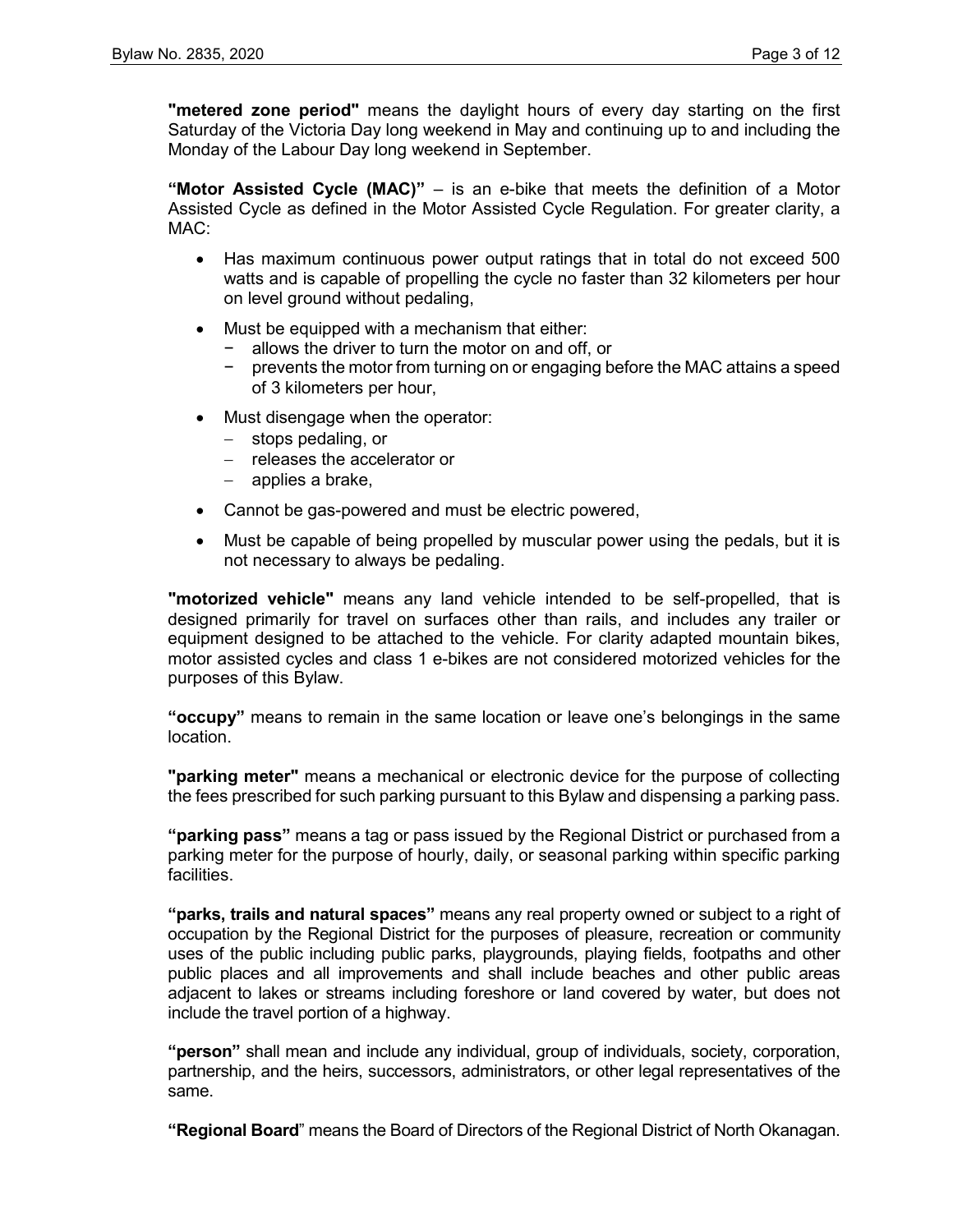**"Regional District"** means the Regional District of North Okanagan.

**"smoke"** or **"smoking"** means to inhale, exhale, burn or carry a light cigarette, cigar, cigarillo, pipe, electronic cigarette, or other smoking equipment, that burns or vaporizes tobacco, cannabis or any other substances.

**"traffic control device"** means any sign, painted line or curb, metering device or combination thereof used to indicate parking or traffic restrictions.

**"temporary shelter"** means a tent, lean-to or other form of shelter that is temporary and portable in nature that is constructed from nylon, plastic, cardboard or other similar non-rigid material, and that covers an area less than ten (10) square meters.

**"vehicle"** shall mean and include all conveyances for the carriage or transport of persons, passengers, goods or materials whether self-propelled or drawn or pulled by animals or any mechanical, muscular device or other motive power whatsoever, and shall include trailers, e-bikes, bicycles and tricycles.

**"watercraft"** means any boat, personal watercraft or other means of conveyance on water

#### **3. GENERAL REGULATIONS**

- *1.* This Bylaw shall regulate and control the use of all parks, trails and natural spaces within the Regional District of North Okanagan Electoral Areas, as defined in the *Electoral Areas 'B' and 'C' Community Parks Service Conversion and Service Establishment Bylaw No. 1655, 2000* and the *Electoral Area 'F' Parks and Culture Service Establishment Bylaw No. 2790, 2018*.
- 2. The hours of operation for parks, trails and natural spaces shall be the daylight hours from dawn to dusk, except when special permission has been granted**,** or as otherwise posted.
- 3. The Regional District may:
	- a) designate certain areas of the park, trail or natural space for a specific use and may prescribe certain rules and regulations for the use and may prescribe such times as desired by the Regional District for such use;
	- b) upon request, issue written permission for any procession, march, drill, performance, ceremony, concert, gathering, organized event or meeting and may charge rent for the use of any park, trail or natural space or portion thereof as set by the Regional District;
	- c) upon request, issue a special event or special occasion permit for such use, and such persons and vehicles as the Regional District permits, to enter or be in a specific park, trail or natural space while or during such times as the park, trail or natural space is closed, such permit shall be displayed in such vehicle, face up on the dash on the driver's side and visible from the exterior of the vehicle, and the person or persons shall carry on their person such access permit and shall present same on request to any Bylaw Enforcement Officer.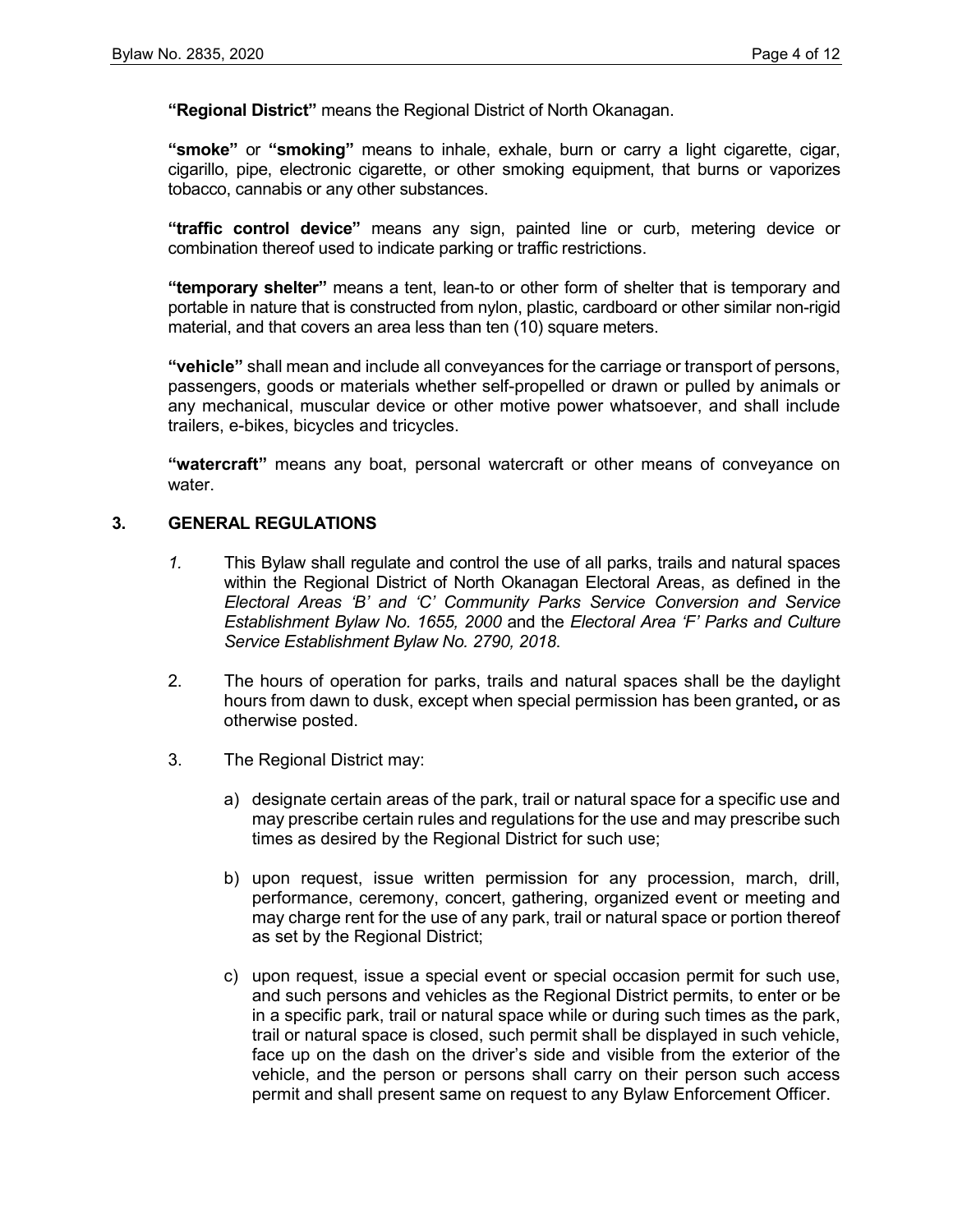#### **4. PROHIBITIONS – GENERAL USE**

- 1. No person shall enter or be in a park, trail or natural space except during the hours of operation.
- 2. No person shall use any land in a park, trail or natural space in contravention of this Bylaw or in contravention to a sign which has been posted prohibiting or regulating such use.
- 3. No person shall without prior written approval from the Manager, Parks, and having obtained the necessary permits and applicable business license:
	- a) place or erect any signs or billboards;
	- b) distribute any handbills or circulars;
	- c) use any audible advertising device;
	- d) sell or offer for sale any refreshments or any goods or services for a fee.
- 4. No person shall erect, construct or build any tent, building, shelter, pavilion or other construction whatsoever, or penetrate the ground with any object including stakes or posts, without prior written approval of the Regional District.
- 5. No person shall be in possession of liquor in any park, trail or natural space at any time, except where the liquor is possessed pursuant to and in compliance with a license issued under the *Liquor Control and Licensing Act* of the Province of BC, and approved by the RCMP and the Manager, Parks.
- 6. No person shall be permitted in any park, trail or natural space or public space to possess or use controlled substances or possess or use paraphernalia used for the purposes of storing, transporting or using controlled substances.
- 7. No person shall obstruct, interfere with, impede, hinder or prevent a Bylaw Enforcement Officer, lifeguard, officer or employee of the Regional District or other person engaged by the Regional District from performing any duties or exercising any authority under this Bylaw.

## **5. PROHIBITIONS – PUBLIC SAFETY**

- 1. No person, while in a park, trail or natural space, shall conduct themselves in a manner or fashion causing or likely to cause injury, harm or danger to any person or property.
- 2. No person, on or near any pier or wharf, in, on or adjacent to a park, trail or natural space, shall push, pull or engage in any other course of conduct which may cause or be likely to cause injury, harm or danger to any person.
- 3. No person shall carry or discharge any firearms including air guns, air rifles, air pistols, spring guns, or any weapon of any description in a park, trail or natural space, except a Peace Officer in the performance of their duty.
- 4. No person shall operate any watercraft within the immediate vicinity of any public beach or designated swimming area in a manner that endangers, disturbs or interferes with the use of the beach and swimming area by members of the public.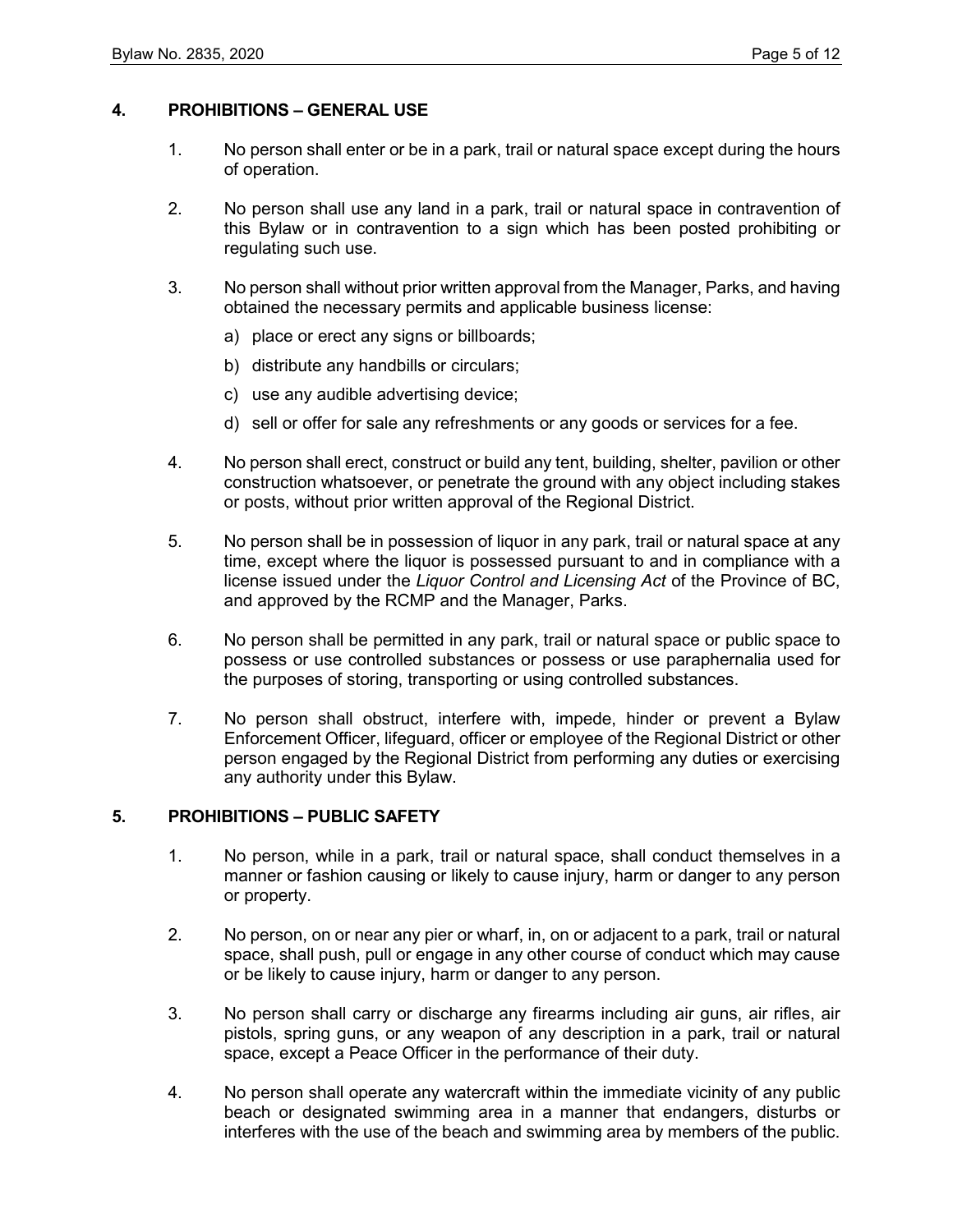- 5. No person shall bring a horse into a park, trail or natural space unless it is on a designated equestrian trail or in a designated area, and no person, possessor or harbourer of a horse shall permit such horse to enter upon or be in a park, trail or natural space unless such horse is being ridden, driven or handled by a person capable of controlling the horse at all times.
- 6. No person shall obstruct or interfere with any person who is lawfully using any park, trail or natural space property, unless such property has been designated for some other specific use, in writing, by the Regional District.
- 7. No person shall conduct any event, procession, march, drill, performance, ceremony, concert, gathering or meeting in a park, trail or natural space without the written permission of the Regional District firstly being obtained.
- 8. No person shall feed any animal or fowl in a park, trail or natural space.
- 9. No person shall dive or jump from any portion of a diving-tower, pier or wharf situated on/or adjacent to a park, trail or natural space except from diving-boards, platforms or towers specifically provided for and identified for such purpose.
- 10. No person shall ride or take a bicycle, scooter or skateboard onto pier or wharf located within a park, trail or natural space at any time.

#### **6. PROHIBITIONS – PUBLIC NUISANCE**

- 1. No person shall carry out and of the following activities:
	- a) behave in a disorderly or offensive manner;
	- b) molest or injure another person;
	- c) obstruct the free use and enjoyment of the park, trail or natural space by another person;
	- d) take up a temporary abode over night;
	- e) paint advertisements;
	- f) distribute handbills for commercial purposes;
	- g) place posters;
	- h) disturb, injure, or catch a bird, animal, or fish;
	- i) throw or deposit injurious or offensive matter, or any matter that may cause a nuisance, into an enclosure used for keeping animals or birds.
- 2. No person shall set, light or maintain any fire within a park, trail or natural space except in such receptacles, pits, or other areas specifically provided for such purpose and at such times as fires are permitted.
- 3. No person shall use obscene, profane, insulting or indecent language within a park, trail or natural space, nor shall any person make or cause to be made any undue noise therein which may reasonably interfere with or disturb the peace or use of others properly using a park, trail or natural space, or persons residing outside the park, trail or natural space.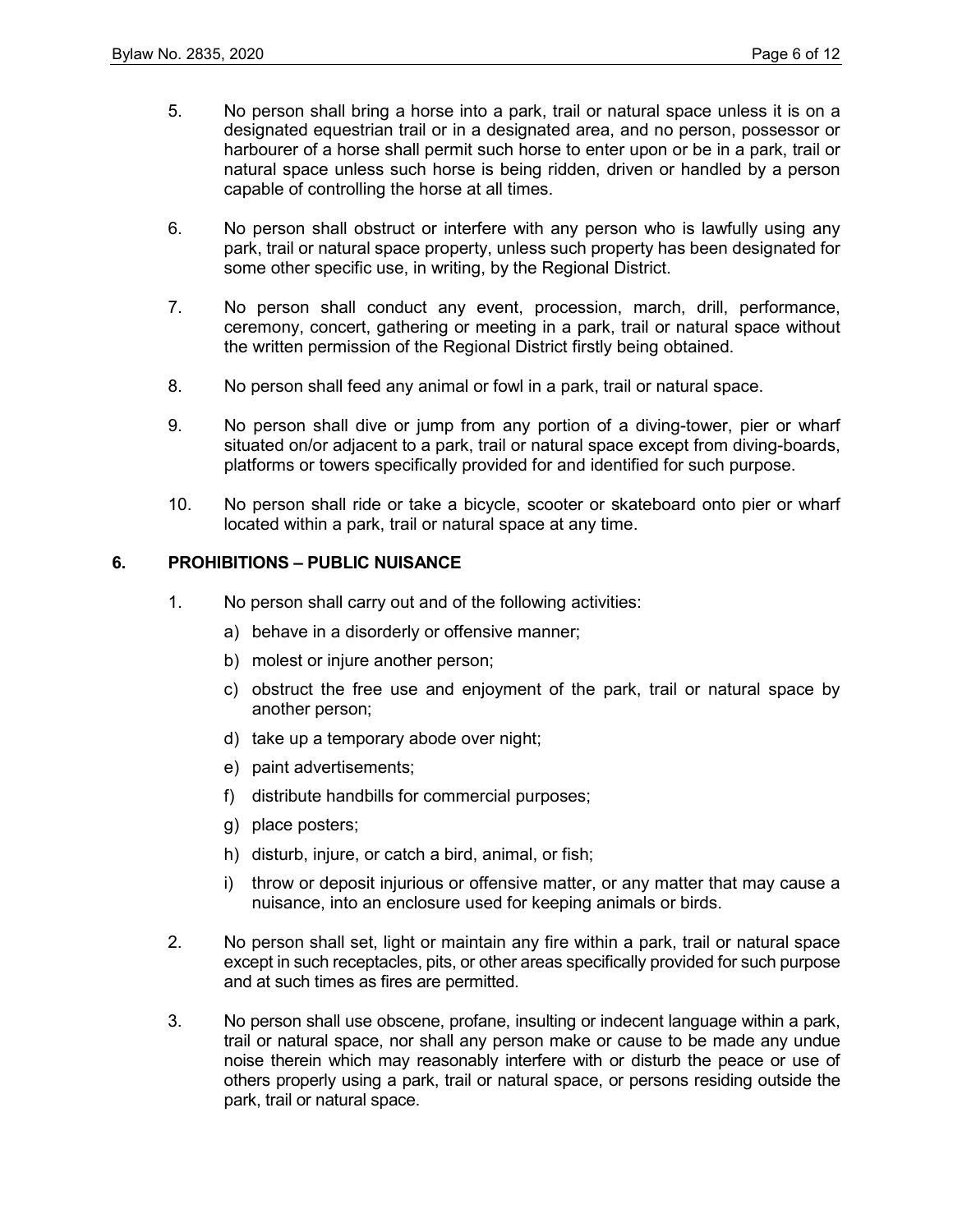- 4. No person, without prior written approval from the Manager, Parks, shall play or operate any radio, stereo equipment, or other instrument or apparatus for the amplification of sound in any public park, trail or natural space or public area so as to disturb other people using the park, trail or natural space or in the neighbourhood of the park, trail or natural space.
- 5. No person shall establish or set up a campsite in a park, trail or natural space without prior written approval from the Manager, Parks, unless it is used for picnicking or while the person takes temporary but not overnight respite in a park, trail or natural space.
- 6. No person shall urinate or defecate in or on any park, trail or natural space or any public space except in a provided public or private toilet facility.
- 7. No person may carry out any of the following activities in a Regional District park, trail or natural space unless that person has received prior written permission by the Regional District:
	- a) encumber or obstruct a road or trail;
	- b) drive a motor vehicle in contravention of the Noise Bylaw;
	- c) drive a motor vehicle in a manner that constitutes a nuisance or danger to pedestrians, animals or property;
	- d) operate, drive or propel a vehicle for the specific purpose of displaying or broadcasting advertisements.
- 8. No person shall remove from a park, trail or natural space material or debris unless:
	- a) that person has received prior express written approval from the Manager, Parks; or,
	- b) it has been determined by the Manager, Parks to be unnecessary for Regional District purposes, and the material or debris contains a sign advising that the material or debris may be removed.
- 9. No person shall enter an enclosure used for keeping animals or birds unless that person is authorized by the Manager, Parks.

#### **7. PROHIBITIONS – DOGS**

- 1. No person shall take, or allow, any dog to enter upon or be in a park, trail or natural space, other than those park, trail or natural spaces designated and signed as Dog Parks, without authorization from the Manager, Parks, or a person designated to act on behalf of the Manager, Parks, and in adherence to the Regional District's *Dog Control Bylaw* in effect, as amended from time to time.
- *2.* No person shall take, or allow, more than four (4) dogs at one time to enter upon or be in a Dog Park.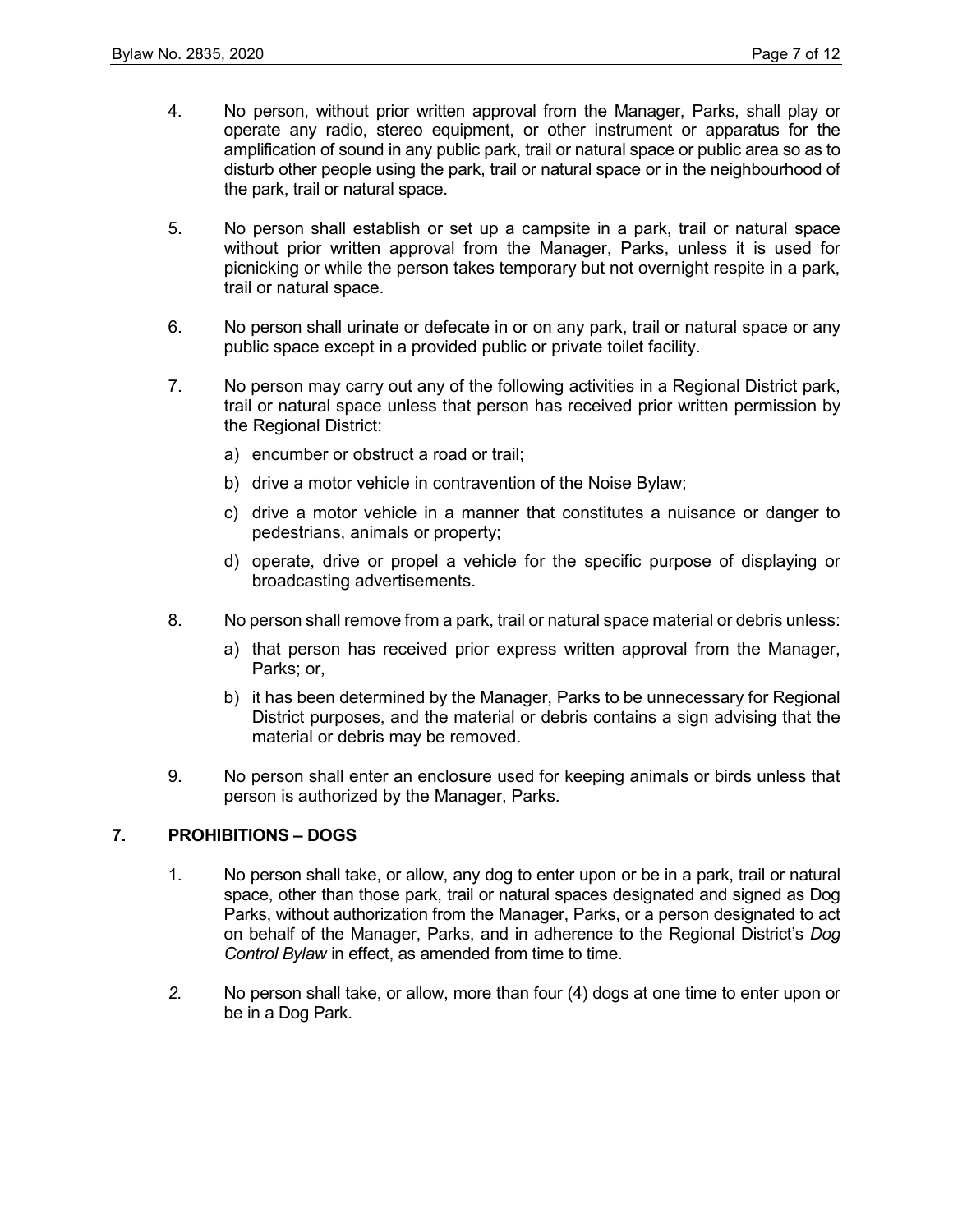#### **8. PROHIBITIONS – VEHICLE USE**

- 1. No person shall drive, park, or leave standing any vehicle in or on a park, trail or natural space except in an area designated for that purpose.
- 2. No person shall stop, stand, or park a vehicle in a parking space where a traffic control device indicates that space is reserved for a particular class or type of vehicle, except that particular class or type of vehicle.
- 3. No person shall park a vehicle on the grass within a park, trail or natural space except as specifically authorized by the Regional District.
- 4. No person shall cause or permit a vehicle to obstruct traffic in or on a park, trail or natural space.
- 5. No person shall park a vehicle within 5 meters of either side of a fire hydrant within a park, trail or natural space.
- 6. No person shall park a vehicle adjacent to a yellow painted curb within a park, trail or natural space.
- 7. No person, other than the owner or operator of a vehicle, shall remove any Bylaw Violation Notice (traffic ticket), placed thereon or affixed thereon by a Bylaw Enforcement Officer or other authorized person in the course of their duties in checking violations of this Bylaw.
- 8. No person shall operate a motorized vehicle, including Class 2 and Class 3 e-bikes, motorbikes, or snowmobiles on park, trail or natural space property without prior authorization of the Regional District unless the property is designated for such purpose, such as roadways, or signed accordingly.

#### **9. PROHIBITIONS – DAMAGE TO PROPERTY OR ENVIRONMENT**

- 1. No person shall carry out any of the following activities in a Regional District park, trail or natural space:
	- a) cut, break, injure, remove, climb, or in any way destroy or damage a tree, shrub, plant, turf, flower, or seed, or a building or structure, including a fence, sign, seat, bench, or ornament of any kind;
	- b) plant any tree, shrub, plant, turf, flower or seed of any kind without prior authorization from the Manager, Parks;
	- c) foul or pollute a fountain or natural body of water;
	- d) paint, smear, or otherwise deface or mutilate rocks;
	- e) damage, deface or destroy a notice or sign that is lawfully posted;
	- f) transport household, yard, or commercial waste for the purpose of disposal;
	- g) dispose of household, yard, or commercial waste;
	- h) deposit waste, debris of an offensive matter, or other substances, excluding household, yard, and commercial waste, unless it is deposited into receptacles provided for the intended purposes;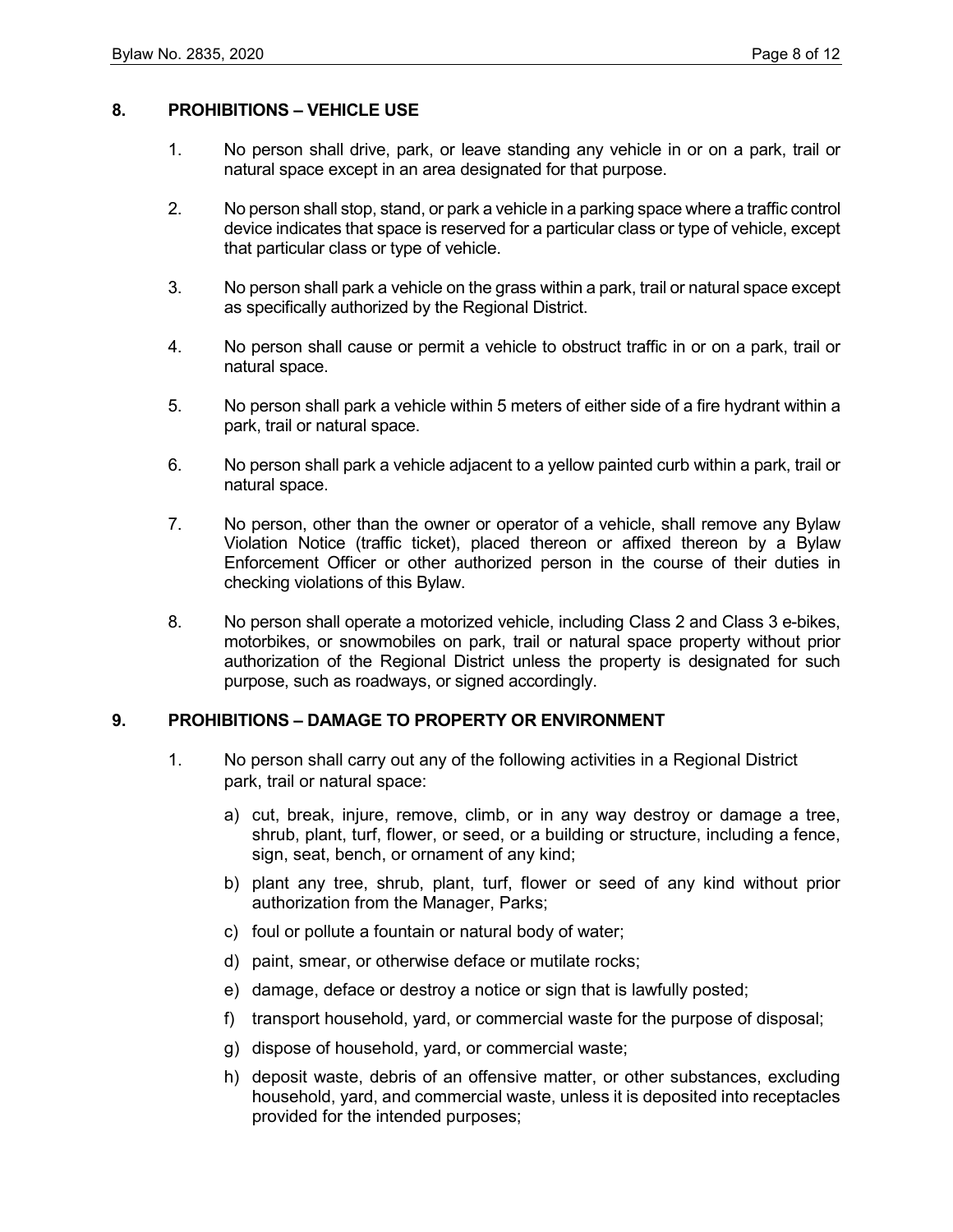i) act in contravention to signs or maps that may be posted by the Manager, Parks, from time to time for the purpose of identifying the boundaries of one or more environmentally sensitive areas and restricting activity in that area.

#### **10. PROHIBITIONS – OVERNIGHT SHELTER**

- 1. Sub-section (2) applies despite the general prohibitions under section 4.4, 6.1(d) and 6.5 of this Bylaw.
- 2. A homeless person must not place, secure, erect, use, or maintain in place, in a park, trail or natural space, a structure, improvement or overhead shelter, including a tent, lean-to, or other form of overhead shelter constructed from a tarpaulin, plastic, cardboard or other rigid or non-rigid material:
	- a) subject to sub-section (b), except between the hours of:
		- i. 7:00 p.m. of one day and 7:00 a.m. of the next day when Daylight Saving time is not in effect; and,
		- ii. 8:00 p.m. of one day and 7:00 a.m. of the next day when Daylight Saving time is in effect.
	- b) at any time, in a playground, sports field, trail, a road within a park, environmentally sensitive area, or any area within a park that has been designated for an event or activity under a valid and subsisting permit issued under the authority of this Bylaw.

#### **11. ENFORCEMENT – GENERAL**

- 1. The Manager, Parks, may remove or cause to be removed from a park, trail or natural space any obstruction or thing placed there contrary to the provisions of this Bylaw, and recover the costs and expenses of the removal from the owner of the obstruction or thing.
- 2. The Dog Control Officer, or any other person so authorized by the Regional District may impound any dog, pet, or animal found unlawfully in a park, trail or natural space, and the relevant provisions of the Regional District's *Dog Control Bylaw* in effect or the *Livestock Act* of the Province of BC shall apply where applicable.
- 3. This Bylaw may be enforced by Bylaw Enforcement Officers, and despite anything contained in this Bylaw or any other bylaw to the contrary, the Bylaw Enforcement Officers, while exercising their duties, shall be exempt from the provisions thereof.
- 4. No action or other proceeding for damages lies against a Bylaw Enforcement Officer for any act done or omitted to be done in good faith in the
	- a) performance or the intended performance of any duty, or
	- b) exercise or the intended exercise of any power.

under this Bylaw, or for any neglect or default in the performance or exercise in good faith of that duty or power.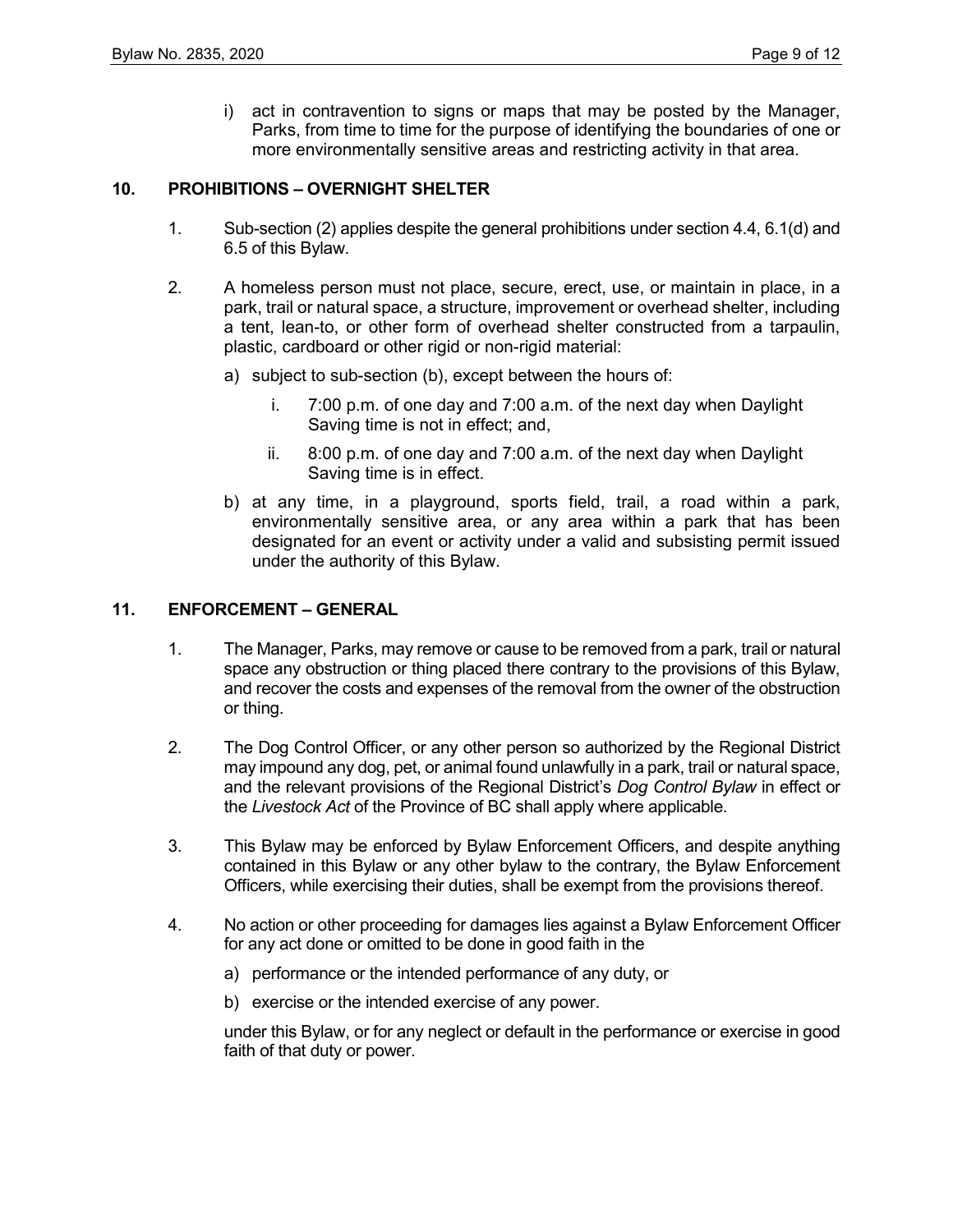#### **12. ENFORCEMENT / SEIZURE AND DETENTION – VEHICLES**

- 1. Any vehicle found to be in contravention of any provisions of this Bylaw, and which has received a Bylaw Violation Notice pursuant to the provisions of this Bylaw, may be removed, detained, or impounded at the owner's expense.
- 2. In the event that a vehicle is removed, impounded, detained, or stored, notification will be provided to the RCMP, Parks Department, or the office of the contractor providing the bylaw enforcement service.
- 3. Any vehicle removed, detained, or impounded may be recovered by the owner or their agent upon satisfactory proof of ownership or interest and by paying, at the place of business of the contractor (towing company), the fees, costs, and expenses which have been incurred in removing, detaining, and storing said vehicle.
- 4. It shall be the duty of any Bylaw Enforcement Officer to record on a Bylaw Violation Notice, the following:
	- a) A general description of the location which indicates where the vehicle is or has been parking in violation of any of the provisions of this Bylaw;
	- b) The license number and a general description of such vehicle;
	- c) The time during which such vehicle is parked in violation of any provisions of this Bylaw; and
	- d) Any other facts, knowledge of which is necessary to a thorough understanding of the circumstances attending such violation.

#### **13. ENFORCEMENT / SEIZURE AND DETENTION – CAMPING EQUIPMENT**

- 1. The Manager, Parks, a Bylaw Enforcement Officer, Regional District staff, or a contractor acting under the direction of the Manager, Parks, may remove any camping equipment left or stored in a park, trail or natural space or public space and any other items comprising a part of a campsite in a manner contrary to the provisions of this Bylaw and take the equipment to a place of safekeeping until it is returned to the owner or disposed of.
- 2. For removal, detention and impounding of camping equipment pursuant to subsection (1), the following fees are payable to the Regional District prior to the owner being entitled to the return of the equipment:
	- a) For each occasion that the Manager, Parks, a Bylaw Enforcement Officer, Regional District staff, or a contractor acting under the direction of the Manager, Parks, are engaged in the removal of the camping equipment to the place of detention and safekeeping: \$45.00; and
	- b) For each day that the camping equipment is stored or detained: \$4.50 per day to a maximum of \$100.00.
- 3. The owner of any camping equipment or other items removed and detained pursuant to subsection (1) shall, prior to release of the camping equipment or other items, pay any applicable fees for the removal or detention.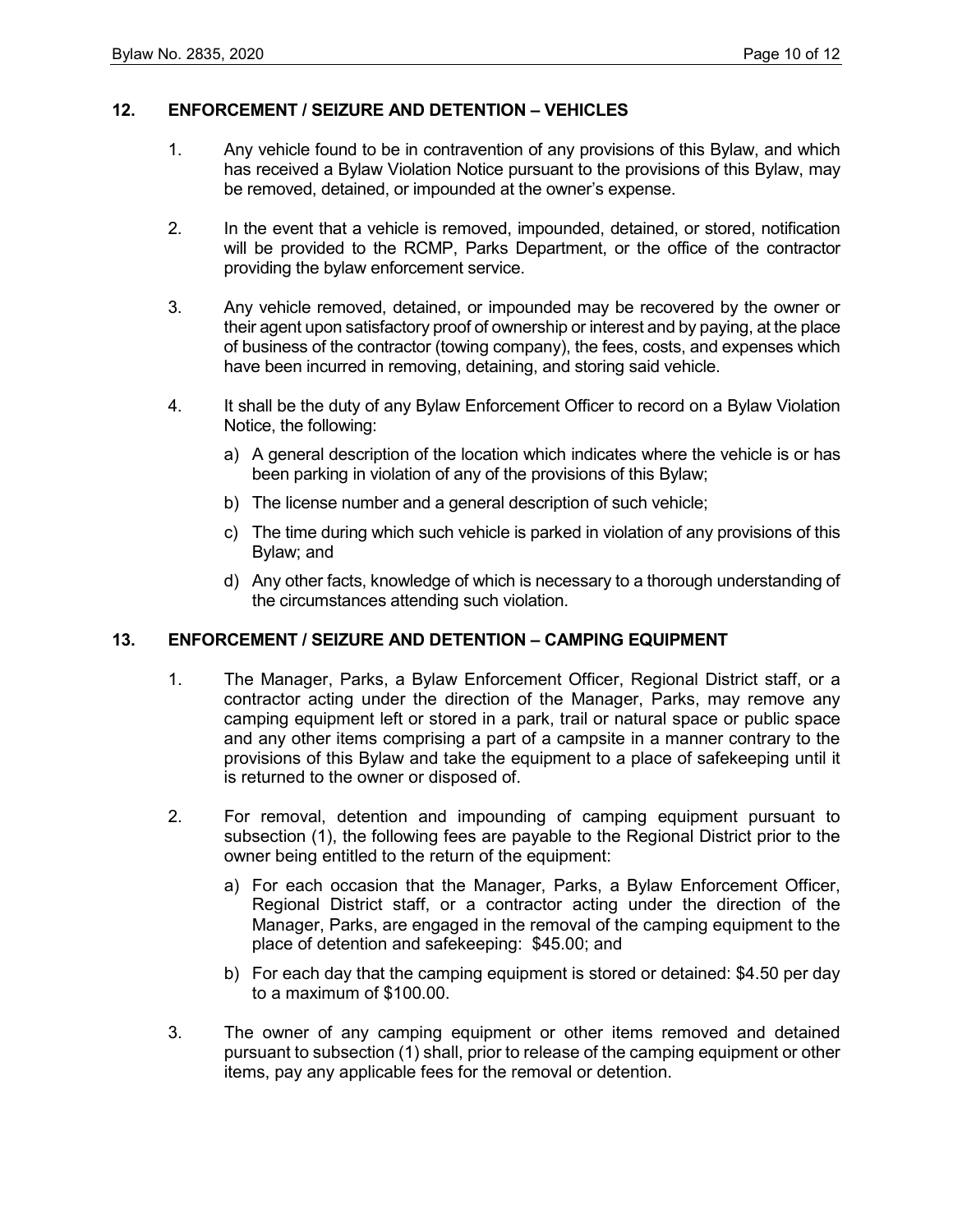4. Upon the expiration of 30 days from any removal or detention under subsection (1), the Manager, Parks, a Bylaw Enforcement Officer, Regional District staff, or a contractor acting under the direction of the Manager, Parks may put the camping equipment or other items up for sale by public auction and recover any fees accrued pursuant to subsection (2) to pay any applicable fees for the removal or detention from the proceeds of the sale, or may dispose of the seized items as deemed necessary.

## **14. TEMPORARY CLOSURES**

- 1. The Manager, Parks may order any closure of a park, trail or natural space to the public and may issue notices to be posted at the entrances to the park, trail or natural space, or part thereof, indicating that it is closed to the public if the closure is necessary for:
	- a) for maintenance, renovation, or other work; or,
	- b) for the safety of users or staff due to construction activity or existence of hazardous conditions.
- 2. A person must not enter or remain in any park, trail or natural space, or part of a park, trail or natural space, that has been closed under subsection (1).
- 3. The closure under subsection 1.a may not be in effect for more than 21 consecutive days.
- 4. If the closure under subsection 1.b exceeds, or is expected to exceed, 21 days, the Manager, Parks, must report on the closure to the Regional Board.

## **15. OFFENCE AND PENALTY**

- 1. Any person who contravenes any of the provisions of this Bylaw, commits an offence, and is liable to a penalty of not less than Fifty Dollars (\$50.00) and not more than Two Thousand Dollars (\$2,000.00).
- 2. For the following offences, Bylaw Enforcement Officers or other persons Designated by the Regional District may issue a Bylaw Violation Notice in a form substantially in accordance with, and levy a penalty in the amounts set out in the Regional District's *Ticket Information Authorization Bylaw*.
- 3. Despite subsections (1) and (2), in addition to, or in lieu of a penalty, a Bylaw Enforcement Officer may order an offender to leave, and have an offender removed from, any park, trail or natural space.

## **16. FORCE AND EFFECT**

- 1. This bylaw shall apply and be in force and effect upon adoption thereof, within the community parks, trails and natural spaces that are under the jurisdiction of the Regional District of North Okanagan, and any existing signage in community parks, trails or natural spaces within Electoral Areas "B", "C" and "F" that make reference to Bylaw No. 1255, will be deemed to refer to Bylaw No. 2835.
- 2. Bylaw No. 1255, being *Regional District of North Okanagan Parks Regulation Bylaw No. 1255, 1994* is repealed.